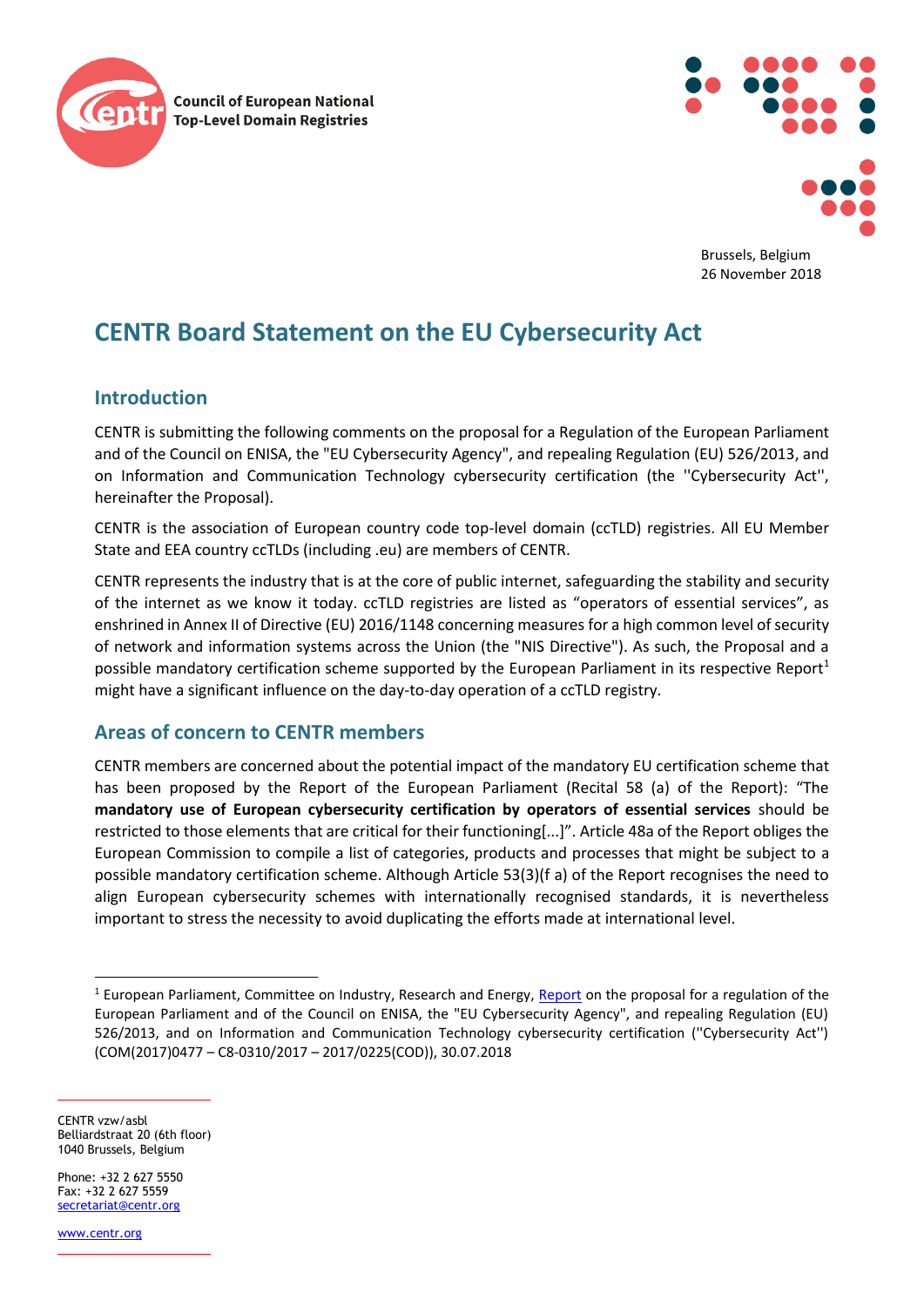

ccTLDs are aware of and widely use international standards when it comes to cybersecurity. Some of the most widely-recognised information security standards amongst European ccTLDs are published by the International Organization for Standardization (ISO) and the International Electrotechnical Commission (IEC). ISO standards are widely recognised across ICT industries, and its uptake in Europe is steadily growing.<sup>2</sup>

The current Information Security Management System (ISMS) standard series consists of coherent standards, some already published and some still under construction. They contain a number of important structural components such as:

- Standards describing requirements on an ISMS (ISO/IEC 27001)
- Requirements for bodies certifying compliance with ISO/IEC 27001 (ISO/IEC 27006)
- Additional requirements for sector specific performance of information security management systems (ISO/IEC 27009)

In addition, there are several other ISO standards related to or complimentary to ISO 27000 family standards: e.g. ISO/IEC 27032 ("Guideline for cybersecurity"), ISO 22301 ("Societal security - Business continuity management systems – Requirements") and ISO 31000 ("Risk Management").

Furthermore, it is noteworthy that information security is not solely a matter of certification (i.e. ISO 27001) and is complemented by other voluntary industry practices and security standards, such as Internet Standards issued by the Internet Engineering Task Force (IETF) that relate to security on all levels of the internet infrastructure.

The Explanatory Memorandum to the Proposal from the European Commission states that "[...]the landscape of cybersecurity certification of ICT products and services in the EU is quite patchy", making that assumption based on the brief assessment of one international standard: ISO 15408, and without considering any other industry standards in the field. Based on this brief assessment provided by the European Commission, it is too far-fetched to make conclusions about the (in)effectiveness of internationally-recognised global standards when it comes to cybersecurity, and a more fact-based approach is needed. It typically takes decades to develop and adopt new frameworks, which are also highly costly. A more natural and commonly accepted first step might be to adopt the self-declaration of conformity, which has proved to work rather well in practice.

CENTR members recognise the need to promote standardisation efforts in the sphere of cybersecurity, which is becoming increasingly prominent with the advent of new technology. However, it is essential to recognise the efforts made at global level and to adequately respond to these practices through legislation, without disrupting the industries which are already well-established at the core of the internet infrastructure. In its initial Proposal, the European Commission had recognised the need for a *voluntary EU certification scheme,* in order to mitigate the risks of administrative burden and higher costs. Additionally, the Proposal and the Report call for collaboration between the European Union Agency for Network and Information Security (ENISA; hereinafter "the Agency"), Member States and the industry, to draw up

 $\overline{a}$ 

<sup>&</sup>lt;sup>2</sup> International Standardization Organization, ISO [Survey](https://isotc.iso.org/livelink/livelink?func=ll&objId=18808772&objAction=browse&viewType=1) of certifications to management system standards – ISO/IEC 27001 – data per country and sector 2006 to 2017